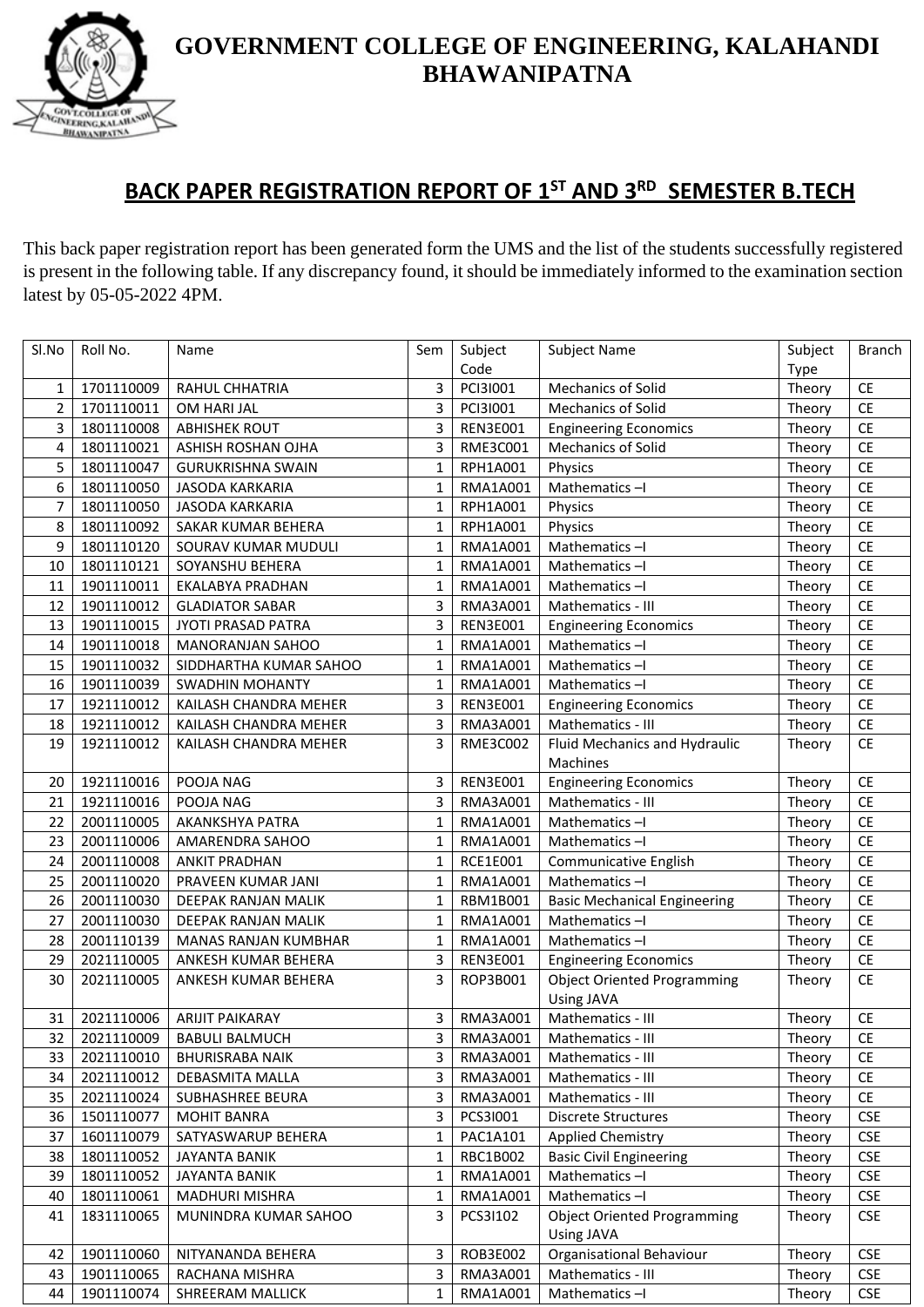

|     | <b>COMMANDATION</b> |                            |              |                 |                                                  |           |            |
|-----|---------------------|----------------------------|--------------|-----------------|--------------------------------------------------|-----------|------------|
| 45  | 1901110077          | SMRUTIREKHA BEHERA         | 3            | RMA3A001        | Mathematics - III                                | Theory    | <b>CSE</b> |
| 46  | 1901110085          | <b>SURAJ KU DAS</b>        | 3            | RCS3C002        | Data Structure                                   | Theory    | <b>CSE</b> |
| 47  | 1901110086          | SWADHIN KUMAR DHAL         | 1            | RBC1B002        | <b>Basic Civil Engineering</b>                   | Theory    | <b>CSE</b> |
| 48  | 1901110086          | SWADHIN KUMAR DHAL         | 3            | RCS3C002        | Data Structure                                   | Theory    | <b>CSE</b> |
| 49  | 1901110086          | SWADHIN KUMAR DHAL         | 3            | RMA3A001        | Mathematics - III                                | Theory    | <b>CSE</b> |
| 50  | 1901110086          | SWADHIN KUMAR DHAL         | 3            | ROB3E002        | Organisational Behaviour                         | Theory    | <b>CSE</b> |
| 51  | 1921110030          | <b>DEBI PRASAD PADHI</b>   | 3            | ROB3E002        | Organisational Behaviour                         | Theory    | <b>CSE</b> |
| 52  | 2001110036          | <b>ADHIRAJ MEHER</b>       | 1            | RCE1E001        | Communicative English                            | Theory    | <b>CSE</b> |
| 53  | 2001110055          | <b>JYOTIRANJAN HEMBRAM</b> | $\mathbf{1}$ | RBC1B002        | <b>Basic Civil Engineering</b>                   | Theory    | <b>CSE</b> |
| 54  | 2001110055          | <b>JYOTIRANJAN HEMBRAM</b> | 1            | <b>RCH1A002</b> | Chemistry                                        | Theory    | <b>CSE</b> |
| 55  | 2001110057          | <b>MAHEEN KASHISH</b>      | 1            | RMA1A001        | Mathematics-I                                    | Theory    | <b>CSE</b> |
| 56  | 2001110058          | <b>MAHESH PRADHAN</b>      | 1            | RMA1A001        | Mathematics-I                                    | Theory    | <b>CSE</b> |
| 57  | 2001110060          | <b>MUKESH RANA</b>         | 1            | RBL1B202        | <b>Basic Electronics Engineering Lab</b>         | Practical | <b>CSE</b> |
| 58  | 2001110065          | PRATYUSHNA PANDA           | 1            | RMA1A001        | Mathematics-I                                    | Theory    | <b>CSE</b> |
| 59  | 2001110073          | SANGRAM KUMAR JENA         | 1            | RMA1A001        | Mathematics-I                                    | Theory    | <b>CSE</b> |
| 60  | 2001110076          | SHANTANU KUMAR PUTI        | 1            | RBL1B202        | <b>Basic Electronics Engineering Lab</b>         | Practical | <b>CSE</b> |
| 61  | 2021110044          | <b>SUJIT SAMAL</b>         | 3            | RMA3A001        | Mathematics - III                                | Theory    | <b>CSE</b> |
| 62  | 1601110135          | <b>SWAPNAJIT BARAL</b>     | 3            | PEE31102        | <b>Analog Electronic Circuits</b>                | Theory    | EE         |
| 63  | 1801110044          | DIBYADARSANA BEHERA        | 1            | RCE1E001        | Communicative English                            |           | EE         |
|     |                     |                            |              |                 |                                                  | Theory    | EE         |
| 64  | 1801110044          | DIBYADARSANA BEHERA        | 1            | <b>RCH1A002</b> | Chemistry                                        | Theory    |            |
| 65  | 1801110044          | DIBYADARSANA BEHERA        | 1            | RMA1A001        | Mathematics-I                                    | Theory    | EE         |
| 66  | 1801110044          | DIBYADARSANA BEHERA        | 3            | REC3C001        | <b>Analog Electronic Circuits</b>                | Theory    | EE         |
| 67  | 1801110044          | DIBYADARSANA BEHERA        | 3            | RMA3A001        | Mathematics - III                                | Theory    | EE         |
| 68  | 1801110044          | DIBYADARSANA BEHERA        | 3            | ROP3B001        | <b>Object Oriented Programming</b><br>Using JAVA | Theory    | EE         |
| 69  | 1801110057          | <b>KRISHNA KUMAR</b>       | 3            | REC3C001        | <b>Analog Electronic Circuits</b>                | Theory    | EE         |
| 70  | 1801110064          | MALAYA RANJAN NAYAK        | 3            | RMA3A001        | Mathematics - III                                | Theory    | EE         |
| 71  | 1801110132          | <b>SWADHIN BUDA</b>        | $\mathbf{1}$ | RMA1A001        | Mathematics-I                                    | Theory    | EE         |
| 72  | 1801110132          | <b>SWADHIN BUDA</b>        | 3            | RMA3A001        | Mathematics - III                                | Theory    | EE         |
| 73  | 1821110015          | <b>ASHOK KUMAR NAYAK</b>   | 3            | PEE31104        | <b>Electrical and Electronics</b>                | Theory    | EE         |
|     |                     |                            |              |                 | Measurement                                      |           |            |
| 74  | 1901110091          | <b>ABHISEK MINZ</b>        | 1            | <b>RCH1A002</b> | Chemistry                                        | Theory    | EE         |
| 75  | 1901110091          | <b>ABHISEK MINZ</b>        | 1            | RMA1A001        | Mathematics-I                                    | Theory    | EE         |
| 76  |                     | <b>ABHISEK MINZ</b>        |              |                 | <b>Analog Electronic Circuits</b>                |           | EE         |
|     | 1901110091          |                            | 3            | REC3C001        |                                                  | Theory    |            |
| 77  | 1901110093          | BINAY KUMAR MANGARAJ       | 3            | <b>REC3C001</b> | <b>Analog Electronic Circuits</b>                | Theory    | EE         |
| 78  | 1901110094          | <b>DEBENDRA TANTY</b>      | 3            | REC3C001        | <b>Analog Electronic Circuits</b>                | Theory    | EE         |
| 79  | 1901110095          | DINESH KUMAR NAIK          | 1            | RBE1B001        | <b>Basic Electrical Engineering</b>              | Theory    | EE         |
| 80  | 1901110095          | DINESH KUMAR NAIK          | 1            | RCE1E001        | Communicative English                            | Theory    | EE         |
| 81  | 1901110095          | DINESH KUMAR NAIK          | 1            | RMA1A001        | Mathematics-I                                    | Theory    | EE         |
| 82  | 1901110095          | DINESH KUMAR NAIK          | 3            | REC3C001        | <b>Analog Electronic Circuits</b>                | Theory    | EE         |
| 83  | 1901110096          | KRISHNAKANTA BEHERA        | 3            | REC3C001        | <b>Analog Electronic Circuits</b>                | Theory    | EE         |
| 84  | 1901110101          | SHASHIKANTA SAHOO          | 3            | REC3C001        | <b>Analog Electronic Circuits</b>                | Theory    | EE         |
| 85  | 1901110102          | <b>SHRUTI RAY</b>          | 3            | REC3C001        | <b>Analog Electronic Circuits</b>                | Theory    | EE         |
| 86  | 1901110104          | SHUBHAM KUMAR LAKRA        | 1            | RBE1B001        | <b>Basic Electrical Engineering</b>              | Theory    | EE         |
| 87  | 1901110104          | SHUBHAM KUMAR LAKRA        | 1            | RMA1A001        | Mathematics-I                                    | Theory    | EE         |
| 88  | 1901110104          | SHUBHAM KUMAR LAKRA        | 3            | REC3C001        | <b>Analog Electronic Circuits</b>                | Theory    | EE         |
| 89  | 1901110106          | SOURAV KUMAR JENA          | 3            | REC3C001        | <b>Analog Electronic Circuits</b>                | Theory    | EE         |
| 90  | 1901110108          | <b>SUMAN SAGAR</b>         | 1            | RMA1A001        | Mathematics-I                                    | Theory    | EE         |
| 91  | 1901110108          | <b>SUMAN SAGAR</b>         | 3            | REC3C001        | Analog Electronic Circuits                       | Theory    | EE         |
| 92  | 1901110109          | SUMUKHA PRADHAN            | 3            | REC3C001        | <b>Analog Electronic Circuits</b>                | Theory    | EE         |
| 93  | 1901110110          | SUNIL KUMAR BEHERA         | 3            | REC3C001        | <b>Analog Electronic Circuits</b>                | Theory    | EE         |
| 94  | 1901110111          | SUPRITA PANDA              | 3            | REC3C001        | <b>Analog Electronic Circuits</b>                | Theory    | EE         |
| 95  | 1901110112          | SURYANSHU PATNAIK          | 3            | REC3C001        | <b>Analog Electronic Circuits</b>                | Theory    | EE         |
| 96  | 1901110115          | <b>TANUSHREE BADHAI</b>    | 3            | REC3C001        | <b>Analog Electronic Circuits</b>                | Theory    | EE         |
| 97  | 1901110117          | <b>SUBHRAMSIS DAS</b>      | 3            | REC3C001        | <b>Analog Electronic Circuits</b>                | Theory    | EE         |
| 98  |                     |                            |              | REC3C001        | <b>Analog Electronic Circuits</b>                |           | EE         |
|     | 1921110051          | BISWAMBHARNATH SUNA        | 3            |                 |                                                  | Theory    |            |
| 99  | 1921110051          | <b>BISWAMBHARNATH SUNA</b> | 3            | REE3C002        | Network Theory                                   | Theory    | EE         |
| 100 | 1921110051          | BISWAMBHARNATH SUNA        | 3            | RMA3A001        | Mathematics - III                                | Theory    | EE         |
| 101 | 1921110062          | <b>KRUTIDIPTA MOHANTY</b>  | 3            | REE3C002        | Network Theory                                   | Theory    | EE         |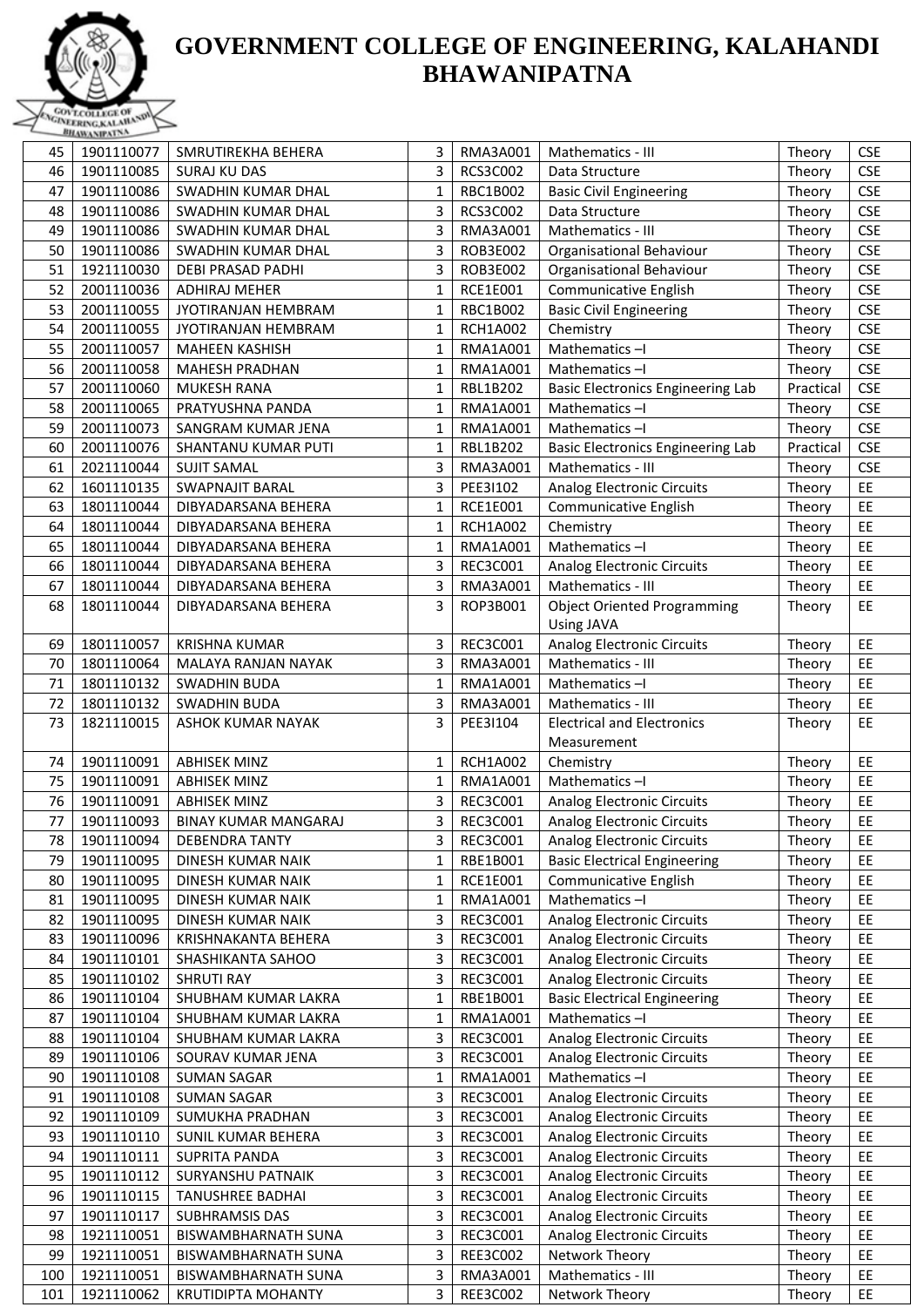

| 102 | 1921110062 | <b>KRUTIDIPTA MOHANTY</b> | 3            | ROB3E002        | Organisational Behaviour                | Theory | EE |
|-----|------------|---------------------------|--------------|-----------------|-----------------------------------------|--------|----|
| 103 | 1921110062 | <b>KRUTIDIPTA MOHANTY</b> | 3            | ROP3B001        | <b>Object Oriented Programming</b>      | Theory | EE |
|     |            |                           |              |                 | Using JAVA                              |        |    |
| 104 | 1921110074 | SATYASHIBA ROUT           | 3            | REE3C002        | Network Theory                          | Theory | EE |
| 105 | 1921110077 | SNEHALATA BEHERA          | 3            | REC3C001        | <b>Analog Electronic Circuits</b>       | Theory | EE |
|     |            | STITEEPRANGYA MALLIK      | 3            |                 | Mathematics - III                       |        | EE |
| 106 | 1921110079 |                           |              | RMA3A001        |                                         | Theory |    |
| 107 | 1921110176 | KANHU CHARAN GOUDA        | 5            | <b>REL5C001</b> | <b>Electric Power Transmission and</b>  | Theory | EE |
|     |            |                           |              |                 | Distribution                            |        |    |
| 108 | 2001110101 | <b>GOURAB ROUT</b>        | 1            | RMA1A001        | Mathematics-I                           | Theory | EE |
| 109 | 2001110102 | HITISH KUMAR BEHERA       | $\mathbf{1}$ | RMA1A001        | Mathematics-I                           | Theory | EE |
| 110 | 2001110105 | NIHAR RANJAN PRADHAN      | 1            | RBC1B002        | <b>Basic Civil Engineering</b>          | Theory | EE |
| 111 | 2001110105 | NIHAR RANJAN PRADHAN      | 1            | RMA1A001        | Mathematics-I                           | Theory | EE |
| 112 | 2001110111 | <b>SUBHAM BEHERA</b>      | $\mathbf{1}$ | RCE1E001        | Communicative English                   | Theory | EE |
| 113 | 2021110049 | <b>BEDAPATI MAHANAND</b>  | 3            | REC3C001        | <b>Analog Electronic Circuits</b>       | Theory | EE |
| 114 | 2021110049 | <b>BEDAPATI MAHANAND</b>  | 3            | RMA3A001        | Mathematics - III                       | Theory | EE |
| 115 | 2021110051 | UMA DANDASENA             | 3            | REC3C001        | <b>Analog Electronic Circuits</b>       | Theory | EE |
| 116 | 2021110051 | UMA DANDASENA             | 3            | RMA3A001        | Mathematics - III                       | Theory | EE |
| 117 | 2021110051 | UMA DANDASENA             | 3            | ROB3E002        | Organisational Behaviour                | Theory | EE |
| 118 | 2021110052 | <b>ANJALI PRUSTI</b>      | 3            | REC3C001        | <b>Analog Electronic Circuits</b>       | Theory | EE |
| 119 | 2021110053 | <b>ASUTOSH CHOUDHURY</b>  | 3            | RMA3A001        | Mathematics - III                       | Theory | EE |
| 120 | 2021110054 | <b>AVIT BARAL</b>         | 3            | REC3C001        | <b>Analog Electronic Circuits</b>       | Theory | EE |
| 121 | 2021110054 | <b>AVIT BARAL</b>         | 3            | RMA3A001        | Mathematics - III                       | Theory | EE |
| 122 | 2021110055 | <b>BABITA PRADHAN</b>     | 3            | REC3C001        | <b>Analog Electronic Circuits</b>       | Theory | EE |
| 123 | 2021110059 | <b>BISWAJIT SAHOO</b>     | 3            | REC3C001        | <b>Analog Electronic Circuits</b>       | Theory | EE |
| 124 | 2021110061 | DIBYENDU MAHAUTY          | 3            | RMA3A001        | Mathematics - III                       | Theory | EE |
| 125 | 2021110062 | HAPANKALA SITARAM HANSDAH | 3            | REC3C001        | <b>Analog Electronic Circuits</b>       | Theory | EE |
| 126 | 2021110063 | JYOTI PRAKASH SAHU        | 3            | REC3C001        |                                         |        | EE |
|     | 2021110065 |                           |              |                 | <b>Analog Electronic Circuits</b>       | Theory | EE |
| 127 |            | <b>MANAS RANJAN BAG</b>   | 3            | REC3C001        | <b>Analog Electronic Circuits</b>       | Theory |    |
| 128 | 2021110066 | MANOJ DEOGAM              | 3            | REC3C001        | <b>Analog Electronic Circuits</b>       | Theory | EE |
| 129 | 2021110068 | NIRANJAN MATARI           | 3            | REC3C001        | <b>Analog Electronic Circuits</b>       | Theory | EE |
| 130 | 2021110069 | PRABEER KUMAR HARIPAL     | 3            | REC3C001        | <b>Analog Electronic Circuits</b>       | Theory | EE |
| 131 | 2021110069 | PRABEER KUMAR HARIPAL     | 3            | RMA3A001        | Mathematics - III                       | Theory | EE |
| 132 | 2021110070 | PRADEEP KUMAR MAHANANDA   | 3            | REC3C001        | <b>Analog Electronic Circuits</b>       | Theory | EE |
| 133 | 2021110070 | PRADEEP KUMAR MAHANANDA   | 3            | RMA3A001        | Mathematics - III                       | Theory | EE |
| 134 | 2021110071 | PRAVAS KUMAR BEHERA       | 3            | REC3C001        | Analog Electronic Circuits              | Theory | EE |
| 135 | 2021110072 | RACHANA SHARMA            | 3            | REC3C001        | <b>Analog Electronic Circuits</b>       | Theory | EE |
| 136 | 2021110073 | RAJASHREE GOCHHAYAT       | 3            | REC3C001        | <b>Analog Electronic Circuits</b>       | Theory | EE |
| 137 | 2021110073 | RAJASHREE GOCHHAYAT       | 3            | ROB3E002        | Organisational Behaviour                | Theory | EE |
| 138 | 2021110074 | RAJSURYA SETHY            | 3            | REE3C002        | Network Theory                          | Theory | EE |
| 139 | 2021110075 | RAMESH PANDEY             | 3            | REC3C001        | <b>Analog Electronic Circuits</b>       | Theory | EE |
| 140 | 2021110078 | SATYABRATA PATTANAYAK     | 3            | REC3C001        | <b>Analog Electronic Circuits</b>       | Theory | EE |
| 141 | 2021110078 | SATYABRATA PATTANAYAK     | 3            | REE3C002        | Network Theory                          | Theory | EE |
| 142 | 2021110079 | SOUMYA RANJAN BHOI        | 3            | REC3C001        | <b>Analog Electronic Circuits</b>       | Theory | EE |
| 143 | 2021110079 | SOUMYA RANJAN BHOI        | 3            | RMA3A001        | Mathematics - III                       | Theory | EE |
| 144 | 2021110080 | SUBHAM KUMAR NATH         | 3            | REC3C001        | <b>Analog Electronic Circuits</b>       | Theory | EE |
| 145 | 2021110081 | <b>SUBHAM PUJARI</b>      | 3            | REC3C001        | <b>Analog Electronic Circuits</b>       | Theory | EE |
| 146 | 2021110082 | SUBHANSHIS MEHER          | 3            | REC3C001        | <b>Analog Electronic Circuits</b>       | Theory | EE |
| 147 | 2021110083 | SUNIL KUMAR SAHU          | 3            | REC3C001        | <b>Analog Electronic Circuits</b>       | Theory | EE |
| 148 | 2021110086 | <b>TAPAS KUMAR DEY</b>    | 3            | RMA3A001        | Mathematics - III                       | Theory | EE |
| 149 | 2021110184 | <b>VEDOTPANNA DAS</b>     | 3            | REC3C001        | <b>Analog Electronic Circuits</b>       | Theory | EE |
|     | 2031110048 |                           | 3            | REC3C001        |                                         |        | EE |
| 150 |            | ABINASH KUMAR SINGH       |              |                 | <b>Analog Electronic Circuits</b>       | Theory |    |
| 151 | 1601110149 | AJAY KUMAR JANI           | 3            | PME3I101        | Mechanics of Solid                      | Theory | ME |
| 152 | 1601110149 | AJAY KUMAR JANI           | 3            | PME3I104        | Kinematics & Dynamics of                | Theory | ME |
|     |            |                           |              |                 | Machines                                |        |    |
| 153 | 1601110181 | LAXMAN MAJHI              | 1            | PAM1A001        | <b>Applied Mathematics-I</b>            | Theory | ME |
| 154 | 1601110181 | LAXMAN MAJHI              | 1            | PAP1A102        | <b>Applied Physics</b>                  | Theory | ME |
| 155 | 1601110181 | LAXMAN MAJHI              | $\mathbf{1}$ | PBE1B101        | <b>Basics of Mechanical Engineering</b> | Theory | ME |
| 156 | 1601110181 | LAXMAN MAJHI              | 1            | PPT1F001        | <b>Professional Ethics</b>              | Theory | ME |
| 157 | 1601110181 | LAXMAN MAJHI              | 3            | <b>PEK3E001</b> | <b>Engineering Economics</b>            | Theory | ME |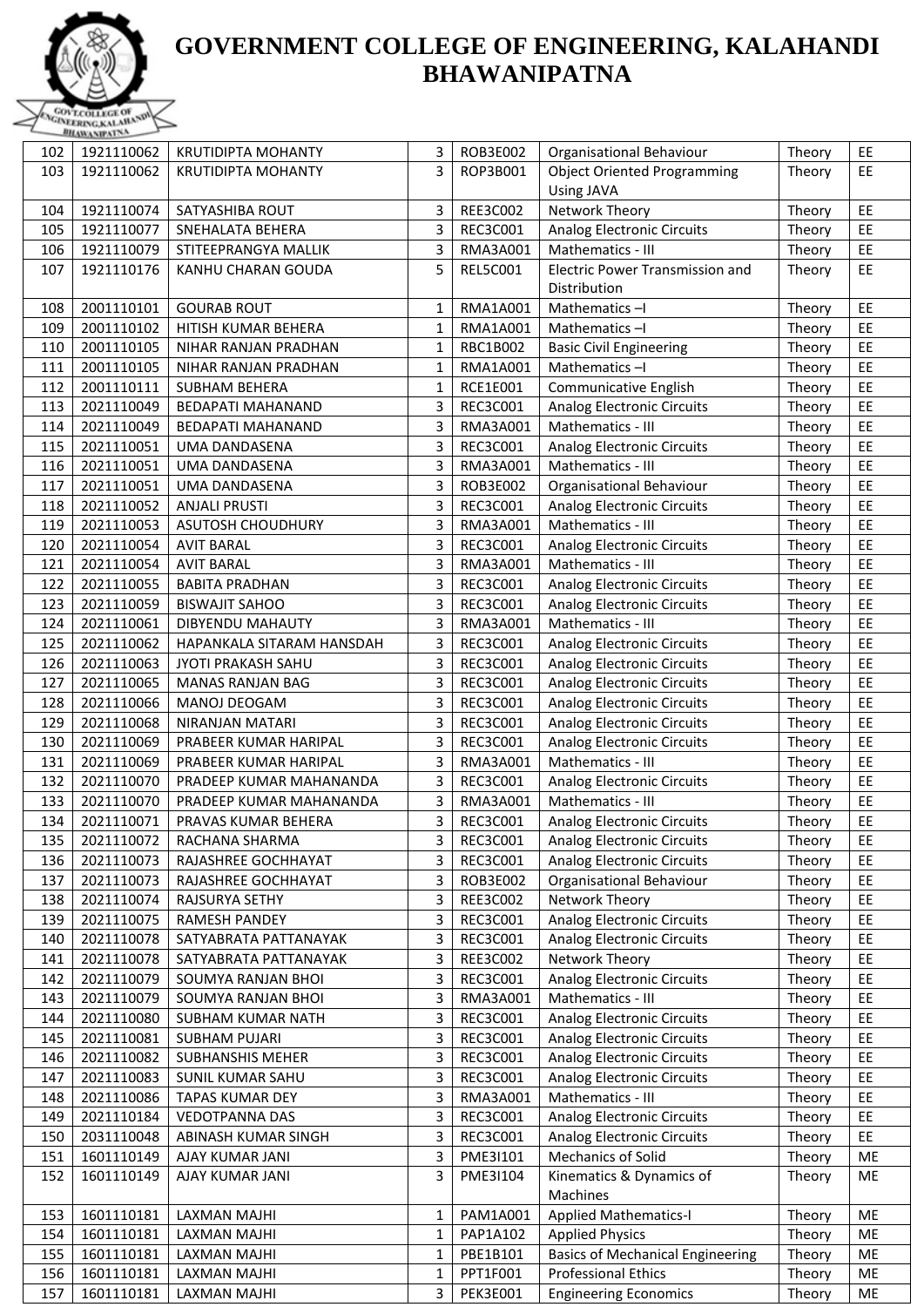

|     | <b>PRAWANTAL SALE</b> |                            |              |                 |                                         |           |           |
|-----|-----------------------|----------------------------|--------------|-----------------|-----------------------------------------|-----------|-----------|
| 158 | 1601110181            | <b>LAXMAN MAJHI</b>        | 3            | PME3I101        | <b>Mechanics of Solid</b>               | Theory    | ME        |
| 159 | 1601110204            | SASWOTI ROUT               | 1            | PAM1A001        | <b>Applied Mathematics-I</b>            | Theory    | ME        |
| 160 | 1701110047            | SAURYA PARIDA              | 3            | <b>PEK3E001</b> | <b>Engineering Economics</b>            | Theory    | ME        |
| 161 | 1701110047            | <b>SAURYA PARIDA</b>       | 3            | PME3I102        | Fluid Mechanics & Hydraulics            | Theory    | ME        |
|     |                       |                            |              |                 | Machines                                |           |           |
| 162 | 1701110169            | <b>BEDA PRAKASH BEHERA</b> | $\mathbf{1}$ | PBE1B101        | <b>Basics of Mechanical Engineering</b> | Theory    | ME        |
| 163 | 1701110202            | RAJESH KUMAR MAHARANA      | $\mathbf{1}$ | PBE1B101        | <b>Basics of Mechanical Engineering</b> | Theory    | ME        |
| 164 | 1801110001            | <b>AAKASH MEHER</b>        | 3            | <b>REN3E001</b> | <b>Engineering Economics</b>            | Theory    | ME        |
| 165 | 1801110033            | <b>BIMAL KUMAR PRADHAN</b> | 3            | RME3C001        | Mechanics of Solid                      | Theory    | ME        |
| 166 | 1801110069            | NISHIKANTA NAYAK           | 1            | RBM1B001        | <b>Basic Mechanical Engineering</b>     | Theory    | ME        |
| 167 | 1801110069            | NISHIKANTA NAYAK           | 1            | RMA1A001        | Mathematics-I                           | Theory    | ME        |
| 168 | 1801110069            | NISHIKANTA NAYAK           | 1            | RPH1A001        | Physics                                 | Theory    | ME        |
|     |                       |                            | 3            |                 |                                         |           |           |
| 169 | 1801110069            | NISHIKANTA NAYAK           |              | <b>REN3E001</b> | <b>Engineering Economics</b>            | Theory    | ME        |
| 170 | 1801110089            | SABYASACHI ROUT            | 1            | RMA1A001        | Mathematics-I                           | Theory    | ME        |
| 171 | 1821110041            | <b>DILLIP KUMAR NAIK</b>   | 3            | PME31001        | Introduction To Physical                | Theory    | ME        |
|     |                       |                            |              |                 | Metallurgy & Engineering                |           |           |
|     |                       |                            |              |                 | Materials                               |           |           |
| 172 | 1821110041            | <b>DILLIP KUMAR NAIK</b>   | 3            | PME3I104        | Kinematics & Dynamics of                | Theory    | <b>ME</b> |
|     |                       |                            |              |                 | Machines                                |           |           |
| 173 | 1821110133            | TARJAN KUMAR PATRA         | 3            | PME3I101        | Mechanics of Solid                      | Theory    | ME        |
| 174 | 1901110118            | <b>ABHIJIT PANDA</b>       | $\mathbf{1}$ | RBM1B001        | <b>Basic Mechanical Engineering</b>     | Theory    | ME        |
| 175 | 1901110123            | <b>B SUBHAM DORA</b>       | 3            | <b>REN3E001</b> | <b>Engineering Economics</b>            | Theory    | ME        |
| 176 | 1901110132            | <b>KAMAL BAGH</b>          | 1            | <b>RMA1A001</b> | Mathematics-I                           | Theory    | ME        |
| 177 | 1901110135            | MOHAMMED TAFIQ             | $\mathbf{1}$ | RMA1A001        | Mathematics-I                           | Theory    | ME        |
| 178 | 1901110142            | SAMARJIT SAHU              | 3            | <b>REN3E001</b> | <b>Engineering Economics</b>            | Theory    | ME        |
| 179 | 1901110142            | SAMARJIT SAHU              | 3            | RMA3A001        | Mathematics - III                       | Theory    | ME        |
| 180 | 1901110142            | SAMARJIT SAHU              | 3            | RME3C001        | Mechanics of Solid                      | Theory    | ME        |
| 181 | 1901110142            | SAMARJIT SAHU              | 3            | RME3C002        | Fluid Mechanics and Hydraulic           | Theory    | ME        |
|     |                       |                            |              |                 | Machines                                |           |           |
| 182 | 1901110142            | SAMARJIT SAHU              | 3            | ROP3B001        | <b>Object Oriented Programming</b>      | Theory    | ME        |
|     |                       |                            |              |                 | <b>Using JAVA</b>                       |           |           |
| 183 | 1901110144            | SHIBA NANDA NAIK           | 3            | RMA3A001        | Mathematics - III                       | Theory    | ME        |
| 184 | 1921110121            | <b>HARIHAR JENA</b>        | 3            | <b>REN3E001</b> | <b>Engineering Economics</b>            | Theory    | ME        |
| 185 | 1921110121            | <b>HARIHAR JENA</b>        | 3            | RMA3A001        | Mathematics - III                       | Theory    | ME        |
| 186 | 1921110121            | <b>HARIHAR JENA</b>        | 3            | RME3C002        | Fluid Mechanics and Hydraulic           | Theory    | ME        |
|     |                       |                            |              |                 | Machines                                |           |           |
| 187 | 1921110148            | SATYANARAYAN PATRA         | 3            | <b>REN3E001</b> | <b>Engineering Economics</b>            | Theory    | ME        |
| 188 | 1921110148            | SATYANARAYAN PATRA         | 3            | RMA3A001        | Mathematics - III                       | Theory    | ME        |
| 189 | 1921110152            | SHEKHAR KUMAR MAHAPATRA    | 3            | RMA3A001        | Mathematics - III                       | Theory    | ME        |
| 190 | 1921110152            | SHEKHAR KUMAR MAHAPATRA    | 3            | RME3C002        | Fluid Mechanics and Hydraulic           | Theory    | ME        |
|     |                       |                            |              |                 | Machines                                |           |           |
| 191 | 1921110152            | SHEKHAR KUMAR MAHAPATRA    | 3            | RME3C202        | Fluid Mechanics and Hydraulic           | Practical | ME        |
|     |                       |                            |              |                 | Machines Lab.                           |           |           |
| 192 | 2001110117            | <b>ASUTOSH PANIGRAHY</b>   | $\mathbf{1}$ | RMA1A001        | Mathematics-I                           | Theory    | ME        |
| 193 | 2001110121            | <b>DILLIP GARNAIK</b>      | $\mathbf{1}$ | RMA1A001        | Mathematics-I                           | Theory    | ME        |
| 194 | 2001110121            | <b>DILLIP GARNAIK</b>      | $\mathbf{1}$ | RPH1A001        | Physics                                 | Theory    | ME        |
| 195 | 2001110138            | SUBHAKANTA MARNDI          | 1            | RCE1E001        | Communicative English                   | Theory    | ME        |
| 196 | 2001110138            | SUBHAKANTA MARNDI          | $\mathbf{1}$ | RMA1A001        | Mathematics-I                           | Theory    | ME        |
|     | 2021110090            |                            |              | RMA3A001        | Mathematics - III                       |           | ME        |
| 197 |                       | <b>BIBEK KUMAR JANI</b>    | 3<br>3       |                 |                                         | Theory    | ME        |
| 198 | 2021110094            | HIMANSU HALDAR             |              | RMA3A001        | Mathematics - III                       | Theory    |           |
| 199 | 2021110095            | RAJGOPAL BISWAL            | 3            | <b>REN3E001</b> | <b>Engineering Economics</b>            | Theory    | ME        |
| 200 | 2021110106            | <b>ABHISEK SAMAL</b>       | 3            | RMA3A001        | Mathematics - III                       | Theory    | ME        |
| 201 | 2021110110            | <b>ASHRIBAD SAHOO</b>      | 3            | RMA3A001        | Mathematics - III                       | Theory    | ME        |
| 202 | 2021110115            | <b>BIKASH JENA</b>         | 3            | RME3C001        | Mechanics of Solid                      | Theory    | ME        |
| 203 | 2021110119            | <b>BISWARANJAN DAS</b>     | 3            | <b>REN3E001</b> | <b>Engineering Economics</b>            | Theory    | ME        |
| 204 | 2021110119            | <b>BISWARANJAN DAS</b>     | 3            | RMA3A001        | Mathematics - III                       | Theory    | ME        |
| 205 | 2021110140            | MOHAMMED EHETESHAM HABIBI  | 3            | RMA3A001        | Mathematics - III                       | Theory    | ME        |
| 206 | 2021110141            | MONALISA RESHMARANI DEHURI | 3            | <b>REN3E001</b> | <b>Engineering Economics</b>            | Theory    | $ME$      |
| 207 | 2021110141            | MONALISA RESHMARANI DEHURI | 3            | RME3C001        | Mechanics of Solid                      | Theory    | ME        |